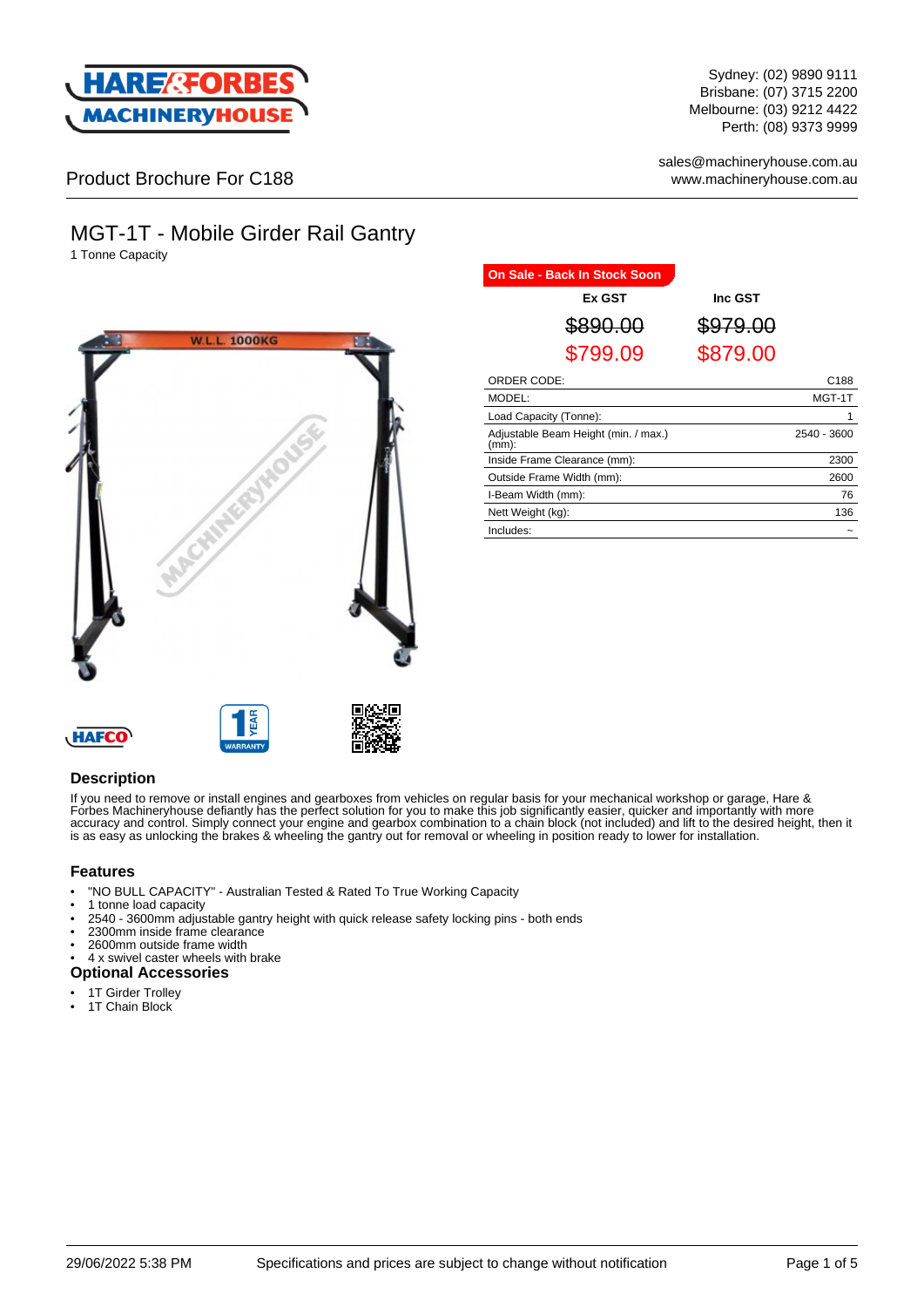

# Product Brochure For C188

Sydney: (02) 9890 9111 Brisbane: (07) 3715 2200 Melbourne: (03) 9212 4422 Perth: (08) 9373 9999

sales@machineryhouse.com.au www.machineryhouse.com.au

### **Specific Features**







Shown Loading Oil Drum onto Ute Shown Lifting Oil Tank Shown Lifting Oil Drum Shown Lifting Oil Drum 2















Australian tested Left View Shown at Full Height Lever Action Beam Height Adjustment



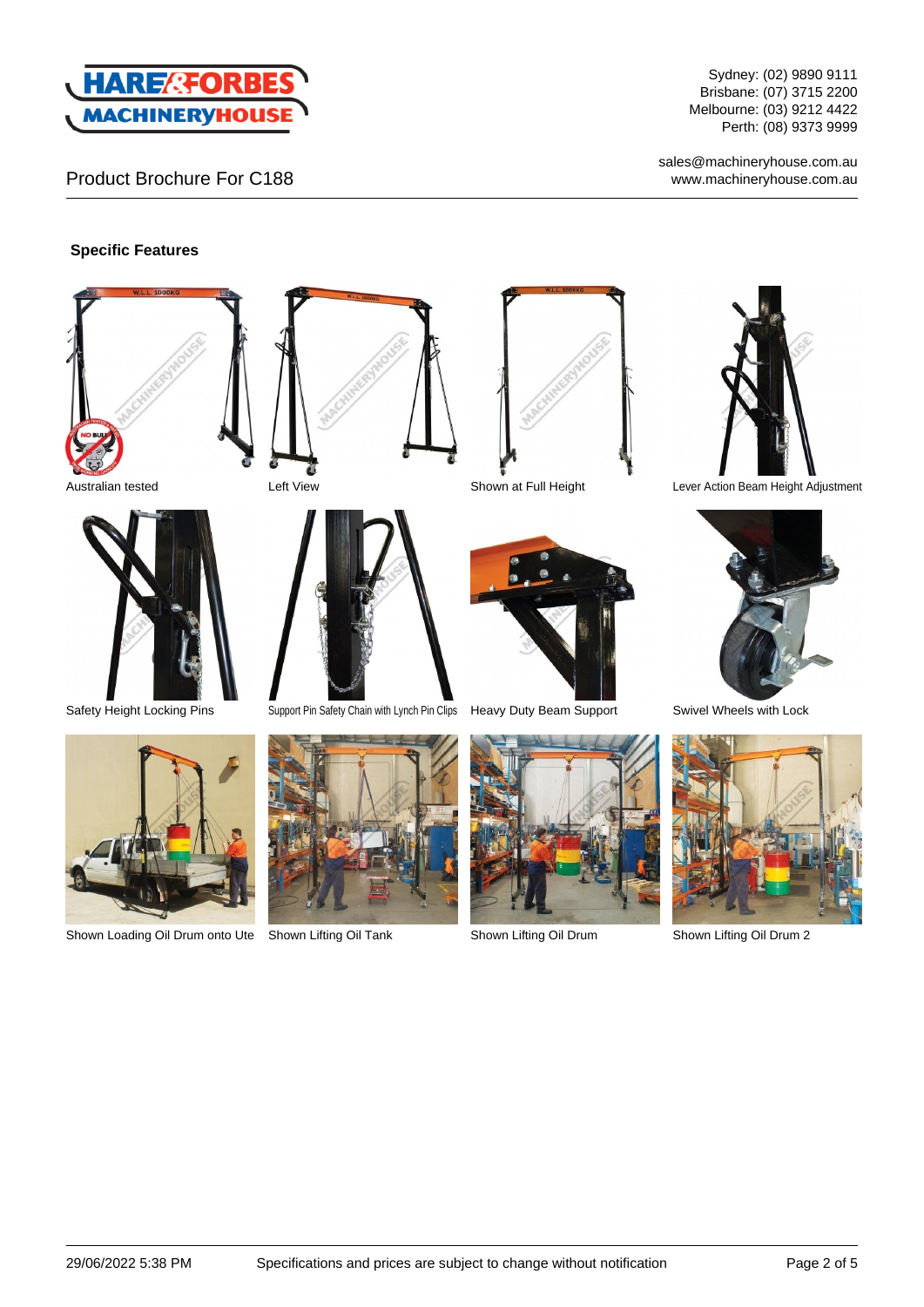

## Product Brochure For C188

Sydney: (02) 9890 9111 Brisbane: (07) 3715 2200 Melbourne: (03) 9212 4422 Perth: (08) 9373 9999

sales@machineryhouse.com.au www.machineryhouse.com.au

#### **Recommended Accessories**

K090 Mobile Girder Rail Gantry Package Deal

K088 Mobile Girder Rail Gantry Package Deal

C191 Digital Crane Scale C146 Girder Clamp











C175 Girder Clamp

C147 Girder Trolley

C181 Girder Trolley

C181A Girder Trolley - Geared

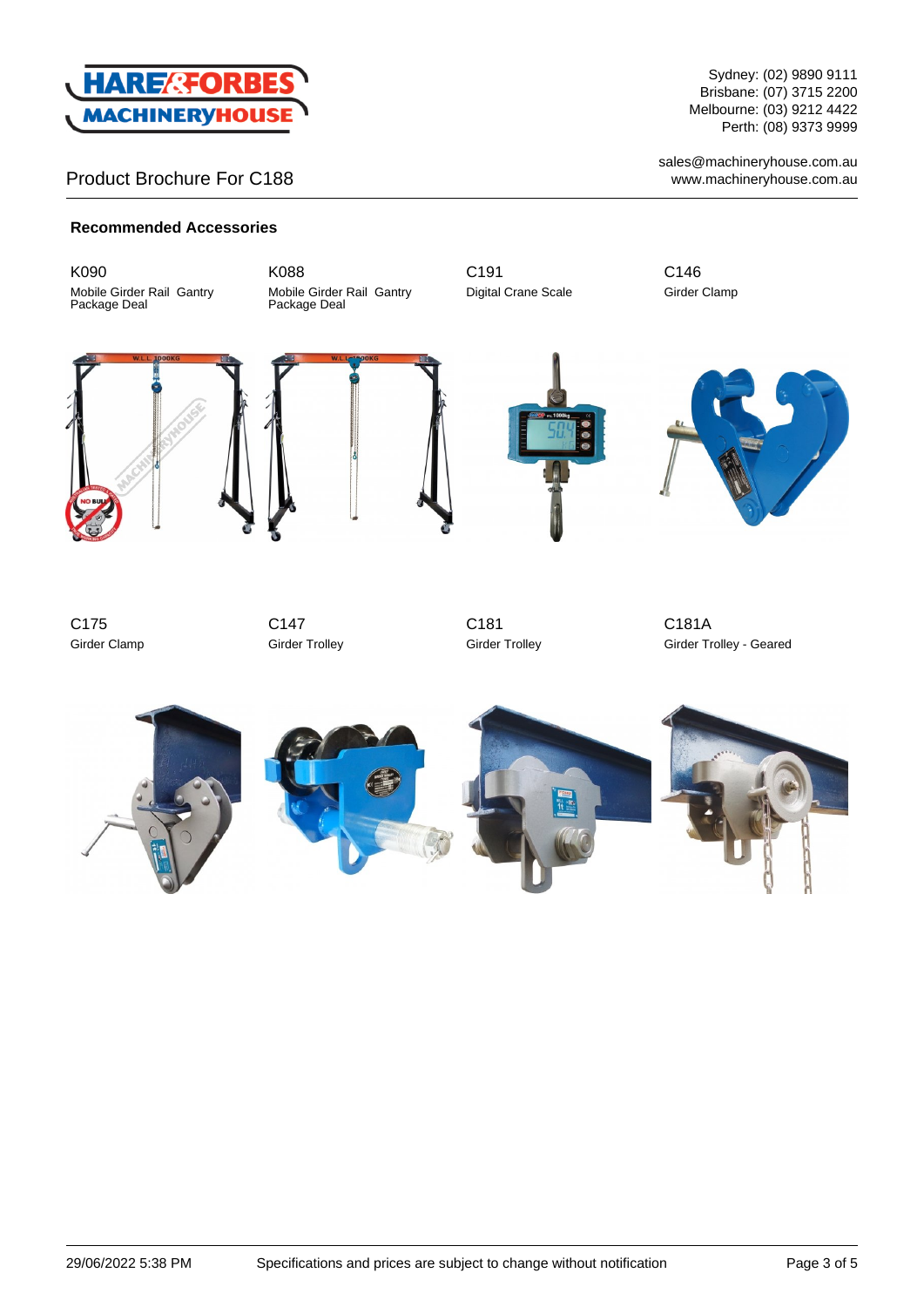

## Product Brochure For C188

C143 Chain Block C144 Chain Block C179 Chain Block

Sydney: (02) 9890 9111 Brisbane: (07) 3715 2200 Melbourne: (03) 9212 4422 Perth: (08) 9373 9999

sales@machineryhouse.com.au www.machineryhouse.com.au

C179A Chain Block







C180 Chain Block

C180A Chain Block

H260 Electric Chain Hoist

H261 Electric Chain Hoist





H300 Round Sling

H316 Flat Sling





H318 Flat Sling



H305 Round Sling